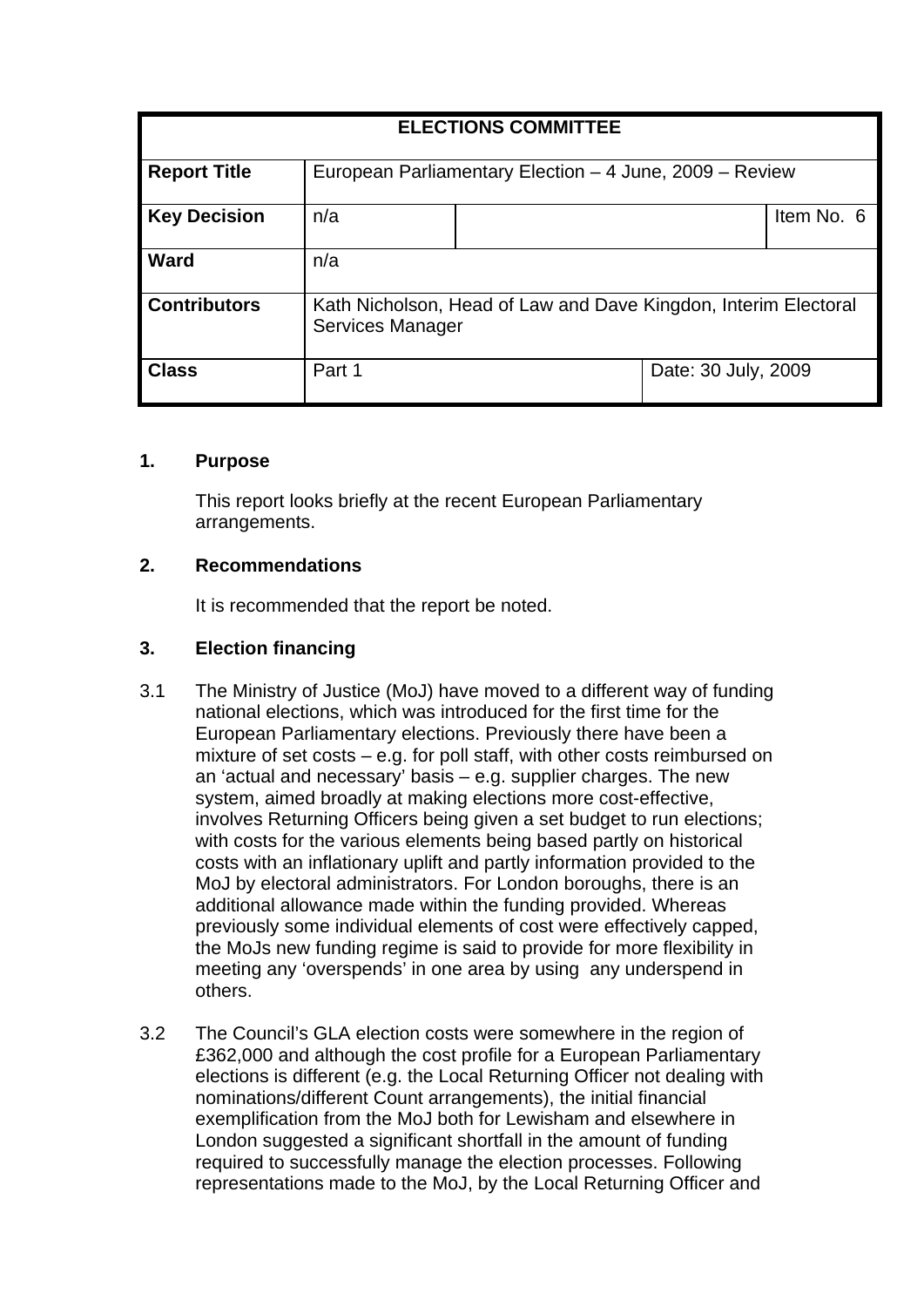others in London, election budgets were increased and the 'allowance' for the borough was set, finally, at £321,839. This had implications for how the election was organised, as explained below.

### **4. Candidates**

Members will know that there were 19 parties / independent candidates standing for election for the 8 seats in the London Region. This resulted in a very long ballot paper and the problems of dealing with this – both in relation to the poll and the Count – were considerable.

### **5. Electorate**

For these elections, registered citizens of European Union States were required to 'opt in' to vote here rather than their home country. An application form for this purpose was sent to all those entitled in January of this year. Approximately 3,400 of 11, 400 did so. The electorate was, in total, 173,461, 17,047 of whom were postal voters (10.98%).

# **6 Polling places**

- 6.1 109 Polling places were used at this election. Of these, four were new polling places designated under the delegation given to the Chief Executive by the Committee on 26<sup>th</sup> March. These were cases where the originally designated polling place was unavailable for some reason. In two other cases, polling places designated for the first time for the 2008 GLA elections were again used. In all these cases, consultation was undertaken with Ward Councillors and Committee members. Use of all of these polling places was satisfactory. Only one complaint was received in relation to a polling place – Grove Park Youth Club in polling district EGB – and this will be reviewed prior to any further use.
- 6.2 As a result of the initial uncertainty relating to the funding of this election, an early decision was taken to identify potential savings in costs. With an anticipated low turnout expected and increasing use of postal voting, it was determined that for polling places with less than 1,250 station electors, a Presiding Officer and one Poll Clerk would be appointed (rather than the two Poll Clerks usually appointed). Although this seems to have worked reasonably satisfactorily for this election, it is not considered that such an arrangement would be possible for a Local/Mayoral or Parliamentary General election where turnout would be likely to be higher and/or the election processes more complex .

# **7. Count**

With the poll taking place on Thursday  $4<sup>th</sup>$  June in this country but on Sunday 7<sup>th</sup> in most European States, the Verification (the initial stage of the Count) was organised for Friday  $5<sup>th</sup>$  June and the full Count itself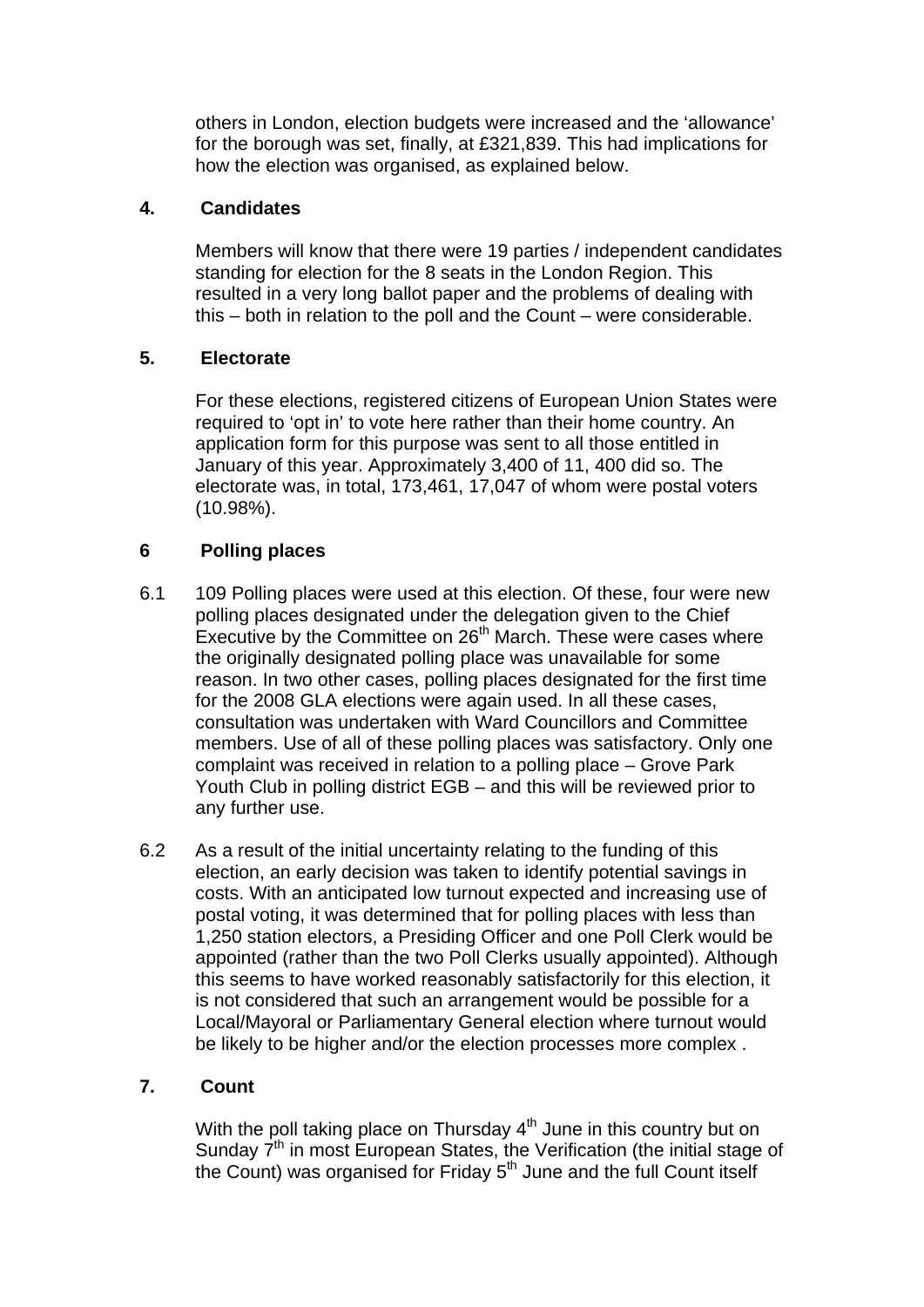for the Sunday. Again, to reduce costs and avoid hire charges, both were planned to take place in the Civic Suite, where usable accommodation was limited. Thirty staff, plus supervisors, worked on the Verification which started at 10.00am and finished at 4.45pm. The Count commenced at 3.00pm and was completed shortly before 9.00pm, when the result was conveyed to the Regional Returning Officer at City Hall, where the London-wide results were being calculated. The borough was one of six London borough to submit its results before 9.00pm, with the last being received just before midnight. Fifty staff, plus supervisors worked on the Count.

### **8. Turnout**

The overall turnout rate for the election across the borough was 30.79% compared with a London average of 33.53%. The highest was in Richmond upon Thames at 41.72% and the lowest Newham at 27.27%. The overall 'station' turnout in the borough was 27.4%, with postal voting at 57.8%.

### **9. Election review**

- 9.1 Partly in line with the performance standards regime for Returning Officers being introduced nationally by the Electoral Commission (which is the subject of separate report to the Committee) and also best practice, the opportunity was taken to seek feedback from various stakeholders in the election and review complaints received.
- 9.2 So far as complaints are concerned, the number of written complaints at 10 is considered small. Of these, two were in relation to the use of the Corresponding Numbers List, use of which (to record details of the ballot paper number issued to electors), is a legal requirement. Other complaints were in relation to registration/postal voting matters. In all cases formal responses were made to complainants and in two cases thanks for the replies were received. So far as telephone enquiries/complaints are concerned, a number were in relation to non receipt of poll cards. Although, generally it appears that these were delivered to electors in good time prior to the closing date for postal vote applications, in a small number of cases delivery by Royal Mail appears to have been delayed. This has been taken up with them as part of the post-election review process.
- 9.3 Stakeholder reviews have been conducted with local Election Agents, Poll Staff and Count staff. The results of the Agents review, conducted by survey form, is attached at appendix 1. Disappointingly, only two of the local Agents appointed responded to the survey, but the comments made are positive. Similarly, the responses from poll staff in relation to contact with the Electoral Services Office, the planning arrangements, training, etc. are good and specific comments from staff will help inform procedures / arrangements for future elections. Count staff comments were also positive, the main issue raised being in relation to the